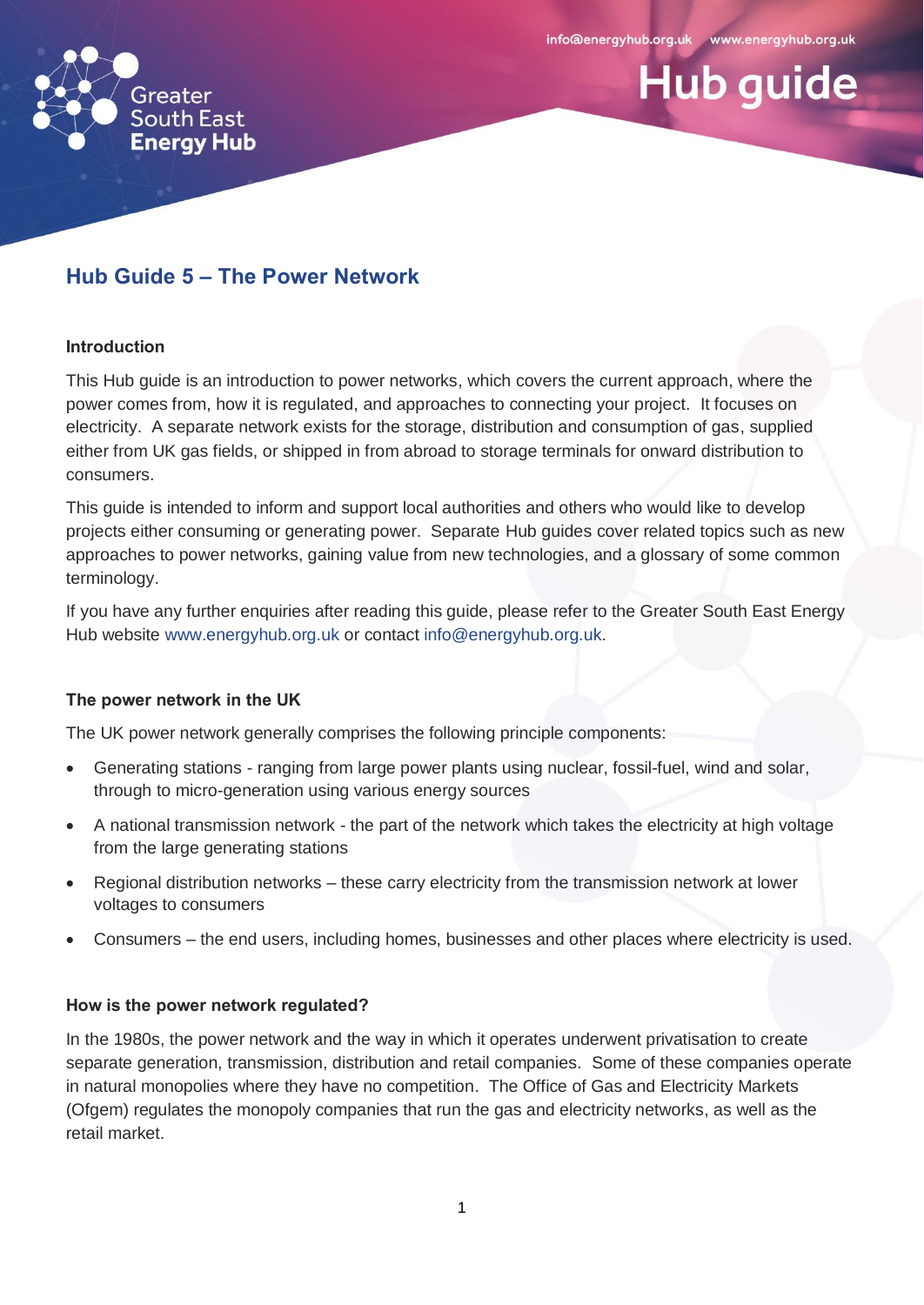info@energyhub.org.uk www.energyhub.org.uk

**Hub guide** 



#### **Power generation**

The mix of power sources varies daily and seasonally, depending on a range of factors, including the global energy market and weather conditions. At any time, the mix of generation in the UK can be found by visiting the [GridWatch](https://gridwatch.co.uk/) website.

In addition to the generating stations based in this country, we draw power from beyond the UK through electricity interconnectors, which are physical links that allow the transfer of electricity from France, the Netherlands, Northern Ireland and the Republic of Ireland.

#### **Transmission**

The National Transmission Network is made up of high voltage electricity wires that extend across Britain and nearby offshore waters. It is owned and maintained by regional transmission companies, while the system is operated by a single organisation called the System Operator. In England and Wales, the system operator is National Grid Electricity Transmission plc (NGET).

# **Distribution**

There are 14 licensed Distribution Network Operators (DNOs) connected to the National Transmission Network in Britain, each responsible for a geographical region of the network. To find out which DNO area applies to a specific location, view the online [Electricity Distribution Map](http://www.energynetworks.org/info/faqs/electricity-distribution-map.html) provided by the Energy Networks Association (ENA).

Ofgem also allows companies, called Independent Distribution Network Operators (IDNOs), to build and operate small local-electricity networks. These operate at a very local scale within the areas covered by the DNOs. They are mainly extensions to the DNO networks and serve new housing and commercial developments.

# **Connecting to the network**

Distribution Network Operators have a duty to offer new customers a connection to the electricity network. Connection work is termed as either non-contestable or contestable. This depends on whether the activities can only be undertaken by the local DNO, or whether they can be done by either the DNO or another suitably eligible organisation, the latter being either the Independent Network Distribution Operators or Independent Connection Providers (ICPs). For any major connection it is therefore important to establish who can carry out the work.

All connections to the power network are covered by national industry rules set out by Ofgem. In April 2019, the rules for connecting generation to the distribution network changed. Anyone planning to install new generation, for example solar or wind, must contact their equipment supplier or installer to ensure that they are both aware of the changes and have factored them into equipment specifications.